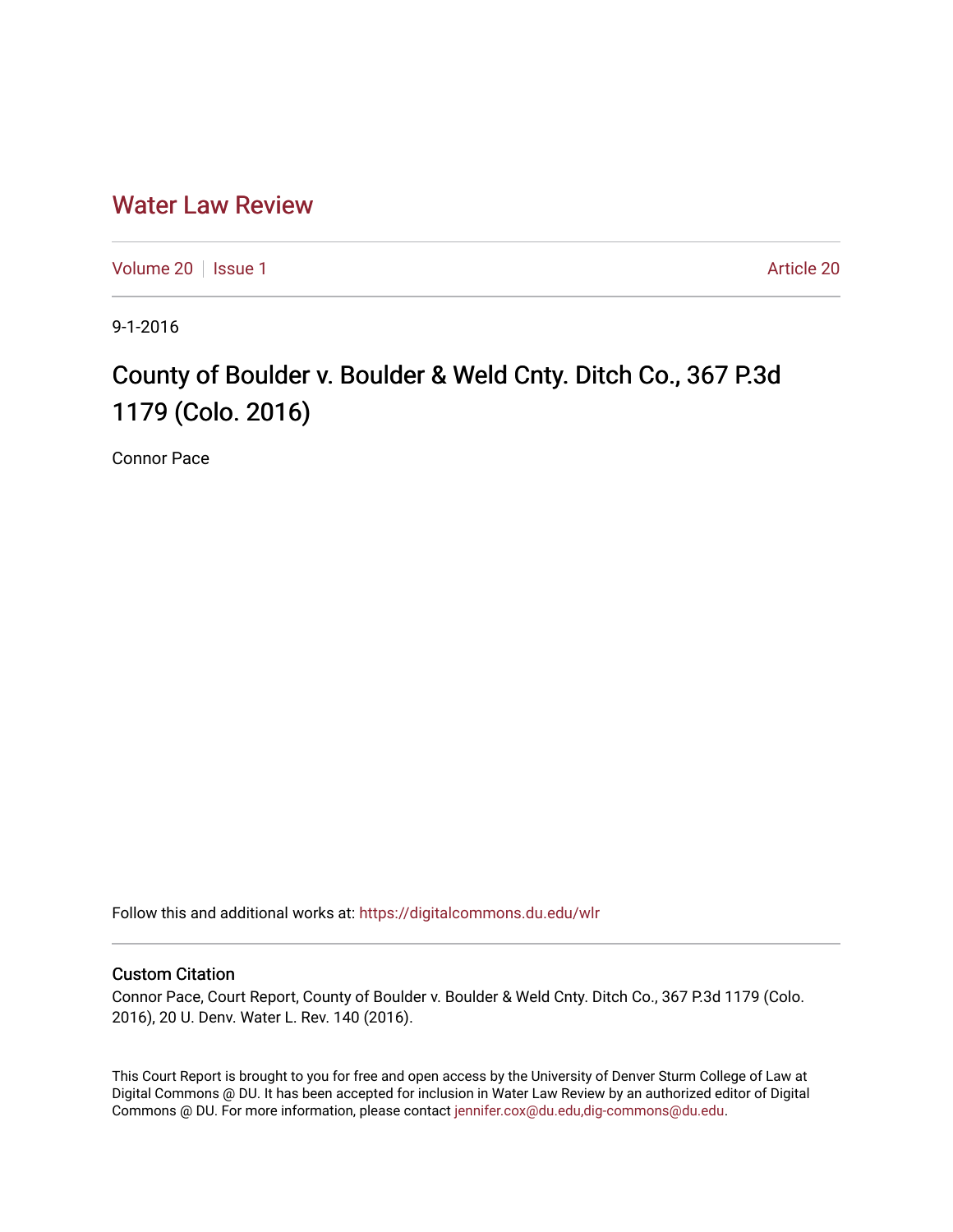restricted Trujillo's water use to indoor purposes and limited the amount to *0.5* AFY based on historic beneficial use. Trujillo objected to her permit's prohibition on outdoor use and the limitation of **0.5** AFY. The State offered into evidence an affidavit **by** an expert witness stating that, on average, permits for a domestic well use 0.4 AFY per household. Trujillo failed to prove that she had the right to use more than *0.5* AFY under the doctrine of beneficial use for a purpose other than as allowed in the permit. In **2010,** the special master granted summary judgment in favor of New Mexico.

After the special master issued the order, Trujillo filed several motions, including an objection to the 2010 order of summary judgment, two motions to quash the **1983** injunction, and a motion to reconsider the district court's overruling of her objection to the order of summaryjudgment. In **2015,** the district court issued an order adjudicating Trujillo's domestic water rights as part of a regional general stream adjudication. The **2015** order issued **by** the district court imposed identical conditions on Trujillo's domestic water rights as had been stated in the 2010 order: a limit of **0.5** AFY with a prohibition on outdoor use including irrigation.

On appeal, the court of appeals did not find this to be a final ruling subject to its jurisdiction because Trujillo and other permit holders may object to the order during the *itler se* stage before the district court enters a final judgment on September *15,* **2017.** Therefore, the **court** of appeals **did** not have jurisdiction under **28 U.S.C. § 1291** to review **2015** order **by** the district court. The pragmatic finality doctrine is an exception under **§ 1291** and may be applied in order to expedite appellate review. However, the court of appeals **did** not apply the pragmatic finality doctrine to Trujillo's appeal, instead finding jurisdiction under **28 U.S.C. § 1291(a),** which permits interlocutory appeals.

Accordingly, the court of appeals had jurisdiction to review the special master's summary judgment order issued in **2010.** The court of appeals upheld the district court's ruling from 2010 and the subsequent order in **2015.** Trujillo **did** not present the court with evidence of her beneficial indoor use. Trujillo failed to raise an argument against the 2010 decision upon which the **2015** decision was based. Contrary to New Mexico law, Trujillo argued that her permit alone created the water right. Beneficial use is the basis from which all water rights within the state may be legally measured and limited, and Trujillo gave no evidence of her beneficial use for indoor purposes in excess of the allocated *0.5* AFY.

Therefore the court of appeals affirmed the district court's order for summary judgment in favor of the state of New Mexico.

*Margaret Casey*

### **STATE COURTS**

#### **COLORADO**

County of Boulder v. Boulder **&** Weld Cnty. Ditch Co., **367 P.3d 1179** (Colo. **2016)** (holding that the Water Court correctly denied the County of Boulder's change of use application because it failed to meet its burden **of prov**ing an accurate historical consumptive use analysis).

Beginning in the early 1990s, the County of Boulder (the "County") entered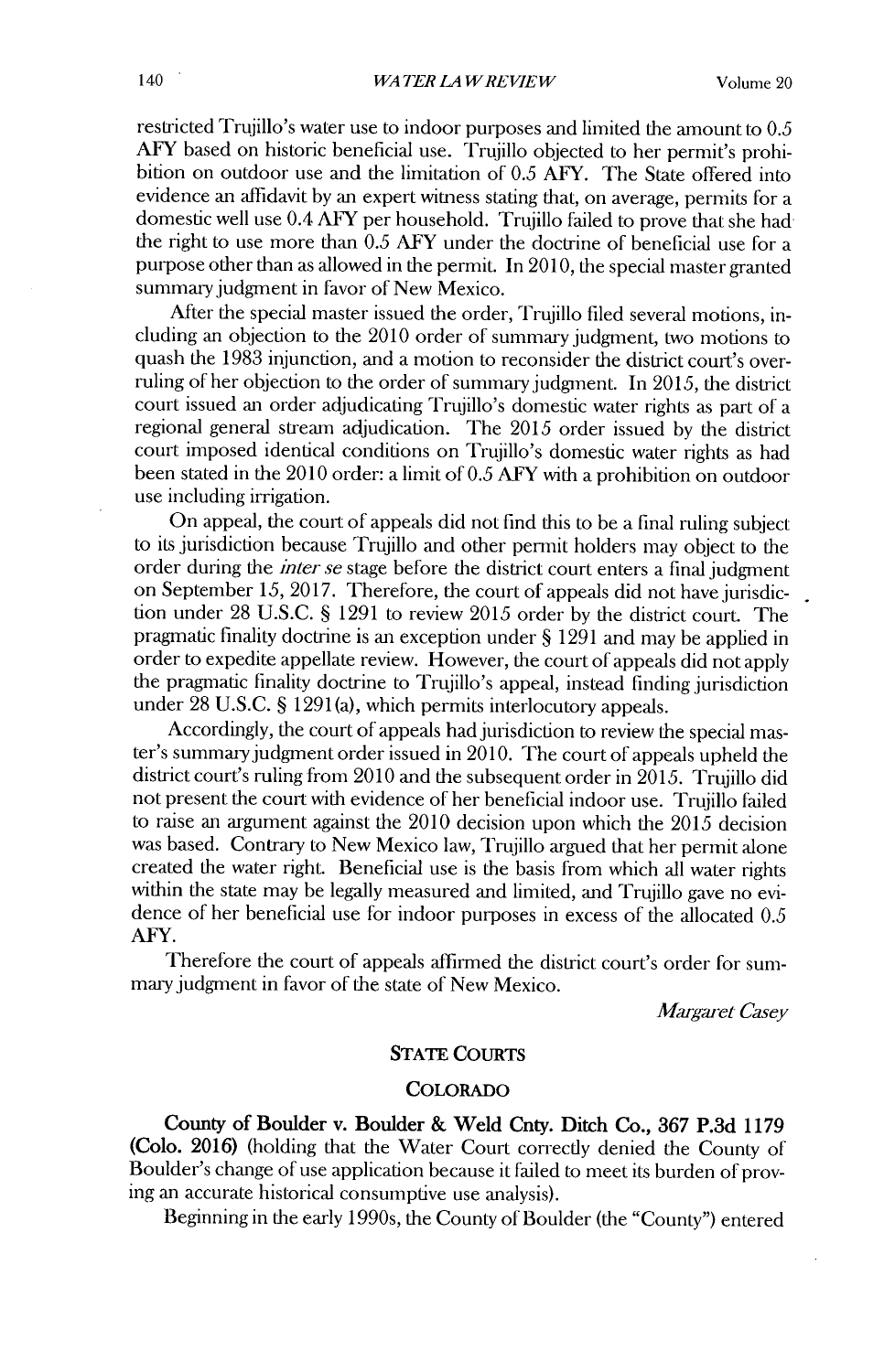into a series of transactions to acquire the Bailey Farm, a 290-acre property historically used for irrigated agriculture and gravel mining. The County aimed to develop the Bailey Farm into an open-space park featuring two ponds made from gravel pits filled with groundwater. The ponds would expose groundwater and increase evaporation, requiring the County to replace lost water through an augmentation plan under Colo. Rev. Stat. **§ 37-90-137.** To meet this requirement, the County filed an application in the District Court for Water Division No. 1 for underground water rights, approval of a plan for augmentation, a change of water rights, and an appropriative right of substitution and exchange. Each component was interdependently linked. The application hinged on approval of the change in water rights. The County sought to change fifty inches of its Martha M. Matthews Ditch surface water right ("MM water right"), used historically to irrigate the Bailey Farm (the "Bailey Farm Inches"), into an augmentation plan. Boulder and Weld County Ditch Company ("BW Ditch") opposed the County's application, claiming injury from the proposed change.

At trial, the County submitted two historical consumptive use **("HCU")** analyses examining the Bailey Farm Inches to prove BW Ditch would not suffer injury. Both analyses included a prorated estimate that assumed previous users delivered the Bailey Farm Inches entire to **101** acres of the Bailey Farm. The County's first analysis assumed full delivery of all fifty Bailey Farm Inches to Bailey Farm from **1950** to 2000; however, BW Ditch records later revealed the **HCU** analysis overestimated actual consumption **by** thirty-seven percent from **1973** to 2000. As a result, the County supplemented the original **HCU** analysis with BW Ditch's correct numbers from **1973** to 2000 and the same estimated numbers for **1950** to **1972.** The Water Court cited three fatal deficiencies. in the County's **HCU** analysis.

First, the County inaccurately calculated actual use of the Bailey Farm Inches. BW Ditch claimed the County overstated the number of acres the Bailey Farm Inches historically irrigated, which would unlawfully enlarge the Bailey Farm Inches water right and injure down-stream users. Second, the County failed to prove the Bailey Farm Inches irrigated the seventy-acre parcel of land that the County purported. Specifically, the County assumed without support that the Bailey Farm Inches irrigated the entire Bailey Farm and based the **HCU** analysis on these figures. Finally, the County ignored the historical consumption of other water rights **by** conducting a parcel-specific analysis, rather than ditch-wide analysis. The Water Court rejected the County's findings as inaccurate and insufficient to meet the County's burden of proving **HCU,** and consequently dismissed the entire application because the County could not demonstrate an absence of injury to others or that the proposed change in water rights would not fully compensate for the anticipated loss. The County appealed the Water Court's determination.

On appeal, the Colorado Supreme Court affirmed the Water Court's holding. The supreme court divided its analysis into two stages. First, the supreme court discussed applicable principles of Colorado water law. Second, the supreme court discussed whether the County provided an accurate **HCU** analysis.

In its discussion of legal principles, the supreme court explained why an accurate **HCU** analysis is necessary for persons exposing groundwater through gravel pits. It first explained the interaction between surface and ground water rights, and the Water Right Determination and Administration Act of **1969,**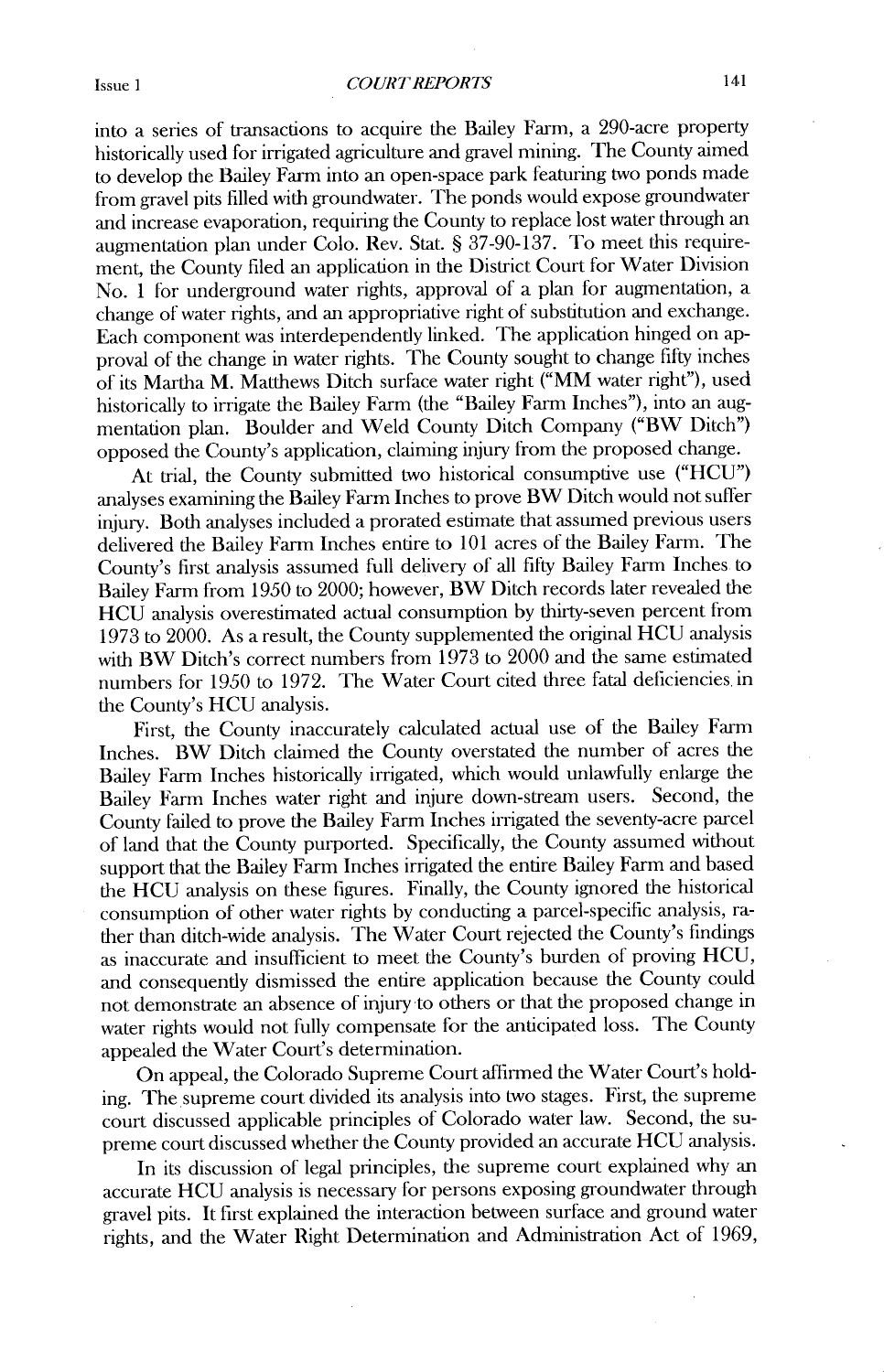which integrated the prior appropriation of surface **with** ground water while maximizing beneficial use of water. Integrating surface rights with groundwater often requires augmentation plans. Augmentation plans allow users out-of-priority- groundwater diversions, so long as he or she adequately replenishes the diversion from existing water rights to protect senior water rights. Water **dis**tricts only approve augmentation plans that do not injure other users. **A** careful accounting of actual water use may help demonstrate lack of injury and prevent the unlawful expansion of water rights.

Next, the supreme court examined long-established principles regarding changes of water rights and **HCU** analyses. The supreme court noted that the amount of water changed must reflect the actual amount of water used and exist within the water's contemplated use at the time of appropriation. This limitation comes from the principle that water rights derive from both appropriation and beneficial use. Once diverted, the water's beneficial use becomes the basis, measure, and limit of the water right. The supreme court also explained that modification of use itself cannot injure other water users. Courts often intertwine these principles, as an expansion of a water right's previous use often reduces the amount of water in return flow. Thus, established principles allow water rights holders to change only as much water as they historically consumed in the manner contemplated **by** those rights.

The supreme court then analyzed whether the County upheld its burden in proving a reliable **HCU.** The supreme court first found the County **did** not accurately report historical consumption of Bailey Farm Inches. As the applicant, the County had to prove that previous users of the Bailey Farm Inches actually used the water as calculated in the **HCU** analysis. Despite this change, the supreme court found the inaccurate estimate cast serious doubt on the validity of the remaining figures and, thus, the entire report. The County failed to provide a convincing explanation for their inaccurate **HCU.** Thus, the supreme court affirmed the Water Court's decision that the County failed to carry its burden of accurately quantifying the amount of Bailey Farm Inches actually used on the Bailey Farm.

The supreme court also held that the County did not show the Bailey Farm Inches historically irrigated the entire Bailey Farm. Covering a total of **101** acres, the Bailey Farm existed as two main parcels: a thirty-one-acre parcel and a seventy-acre parcel. To carry its burden, the County had to prove that the **101** acres of the Bailey Farm claimed was within the lawful place of use and historically irrigated with Bailey Farm Inches. The County failed to offer definitive proof that the larger portion of the Bailey Farm in fact received Bailey Farm Inches for irrigation. Specifically, the supreme court pointed to the lack of evidence on the record demonstrating the seventy-acre parcel received any of the Bailey Farm Inches. Without actual evidence showing past users irrigated the seventy-acre parcel **with** Bailey Farm Inches, the supreme court could not accept the analysis. Moreover, the supreme court also explained that even if the seventy-acre parcel **fell** within the lawful place of use, the County would still have to prove that the MM water right was actually used on that land over time. At first, different entities appropriated the Bailey Farm Inches to use in different properties. Over time, the owners consolidated the properties. Because of the convoluted past, the Water Court required an accurate accounting of actual past use. Absent actual proof of historical use, the Water Court declined to rely on